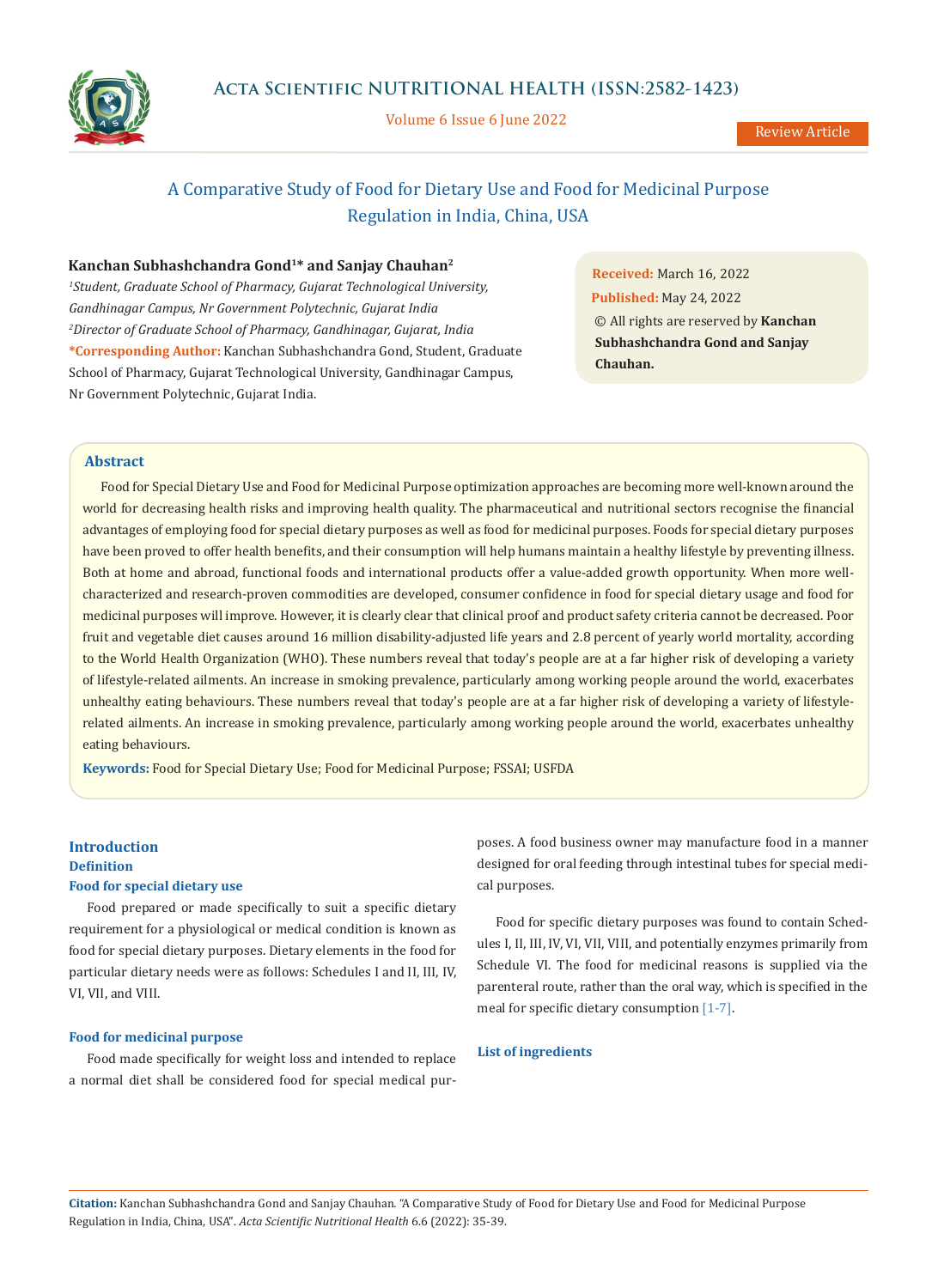**A Comparative Study of Food for Dietary Use and Food for Medicinal Purpose Regulation in India, China, USA**

| List of Ingredient Schedule |               |                                                          |  |  |  |  |
|-----------------------------|---------------|----------------------------------------------------------|--|--|--|--|
|                             | Schedule-I    | List of vitamins and minerals and their components       |  |  |  |  |
|                             | Schedule-II   | List of amino acids and other nutrients                  |  |  |  |  |
| 3                           | Schedule-III  | Values for vitamins, minerals and trace elements allowed |  |  |  |  |
| 4                           | Schedule-IV   | List of plant or botanical ingredients                   |  |  |  |  |
| 5                           | Schedule-VI   | List of ingredients as nutraceuticals                    |  |  |  |  |
| 6                           | Schedule-VII  | List of strains as probiotics (live micro-organisms)     |  |  |  |  |
|                             | Schedule-VIII | List of prebiotic compounds                              |  |  |  |  |

**Table 1:** List of Ingredient Schedue.

### **Labelling requirement**

#### **Food for special dietary use**

In the label, the phrases "FOOD FOR SPECIAL DIETARY USE" are followed by "Food for........."

A Clearly worded advisory warning 'NOT FOR MEDICINAL USE' food particularly prepared for weight management and control a declaration "for weight control and management".

### **Food for medicinal purpose**

In the label, the phrases "FOOD FOR MEDICAL PURPOSE" are followed by "FOOD FOR........."

An warning statement on the label that reads "RECOMMENDED TO BE USED UNDER MEDICAL ADVICE ONLY" in large characters in a separate space from any other written, printed, or graphic information.

Where applicable, the amount of nutrients expressed as a percentage of the recommended daily intakes. Administration of routes It should be noted on the label.

#### **Differences Between FSDU and FSMP**

| Sr.no | <b>Parameter</b>         | <b>Food for Special Dietary use</b>                                                  | <b>Food for Medicinal Purpose</b>                                         |  |
|-------|--------------------------|--------------------------------------------------------------------------------------|---------------------------------------------------------------------------|--|
|       | Route                    | FSDU are Generally given by oral Route                                               | FSMP are Generally given by Parenteral Route                              |  |
|       | Medical Super-<br>vision | May or may not be                                                                    | Mandatory                                                                 |  |
| 3     | <b>USE</b>               | It's Generally use in the following condition or people<br>sport Person, aging Group | Person with specific Disease which are unable to<br>digest or metabolized |  |
| 4     | Purpose                  | Build as per the specific people to meet the Particular<br>Dietary Requirement       | Built as per the specific to provide Nutritional<br>support               |  |

**Table 2:** Comparison Between FSDU and FSMP.

# **Registration process in India**

### **Introduction to FSSAI**

The Food Safety and Standards Authority of India (FSSAI) was founded under the Food Safety and Standards Act, 2006, which brought together many rules, regulations, and orders that previously dealt with food and its regulation in several Ministries and Departments. Fssai has developed a scientifically based standard for food manufacturing, storage, distribution, sale, and import to assure the availability of safe and wholesome food for human consumption.

Food ingredients obtained through modern biotechnology, such as genetically modified or engineered organisms that may also contain the same, have also been included in the act, rather than food ingredients obtained through modern biotechnology, such as genetically modified or engineered organisms that may also contain the same.

#### **Procedure for registration**



**Citation:** Kanchan Subhashchandra Gond and Sanjay Chauhan*.* "A Comparative Study of Food for Dietary Use and Food for Medicinal Purpose Regulation in India, China, USA". *Acta Scientific Nutritional Health* 6.6 (2022): 35-39.

36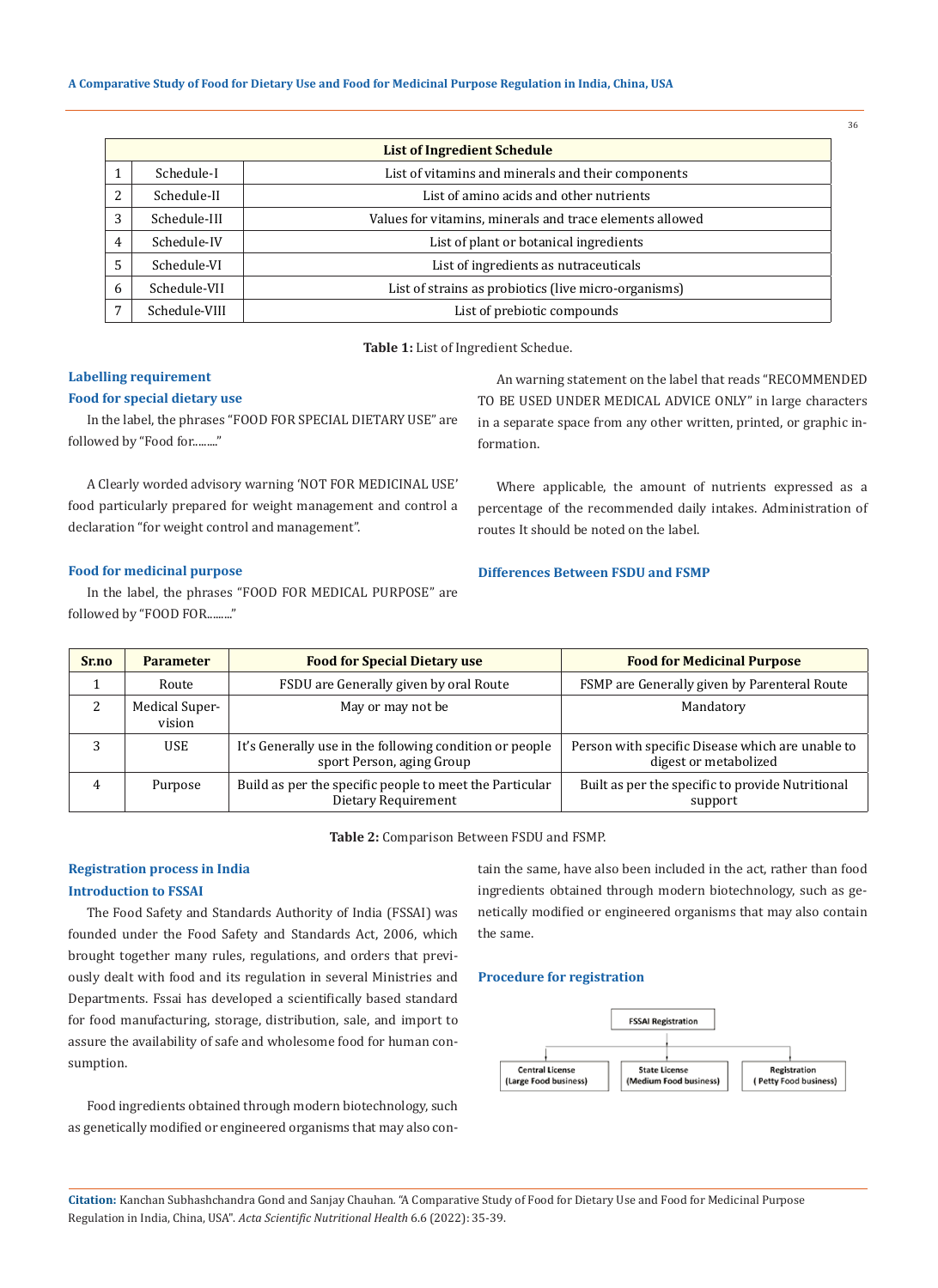#### **A Comparative Study of Food for Dietary Use and Food for Medicinal Purpose Regulation in India, China, USA**

FSSAI Basic Registration – FBOs with yearly revenues of less than Rs.12 lakh are required to register with the FSSAI. The FSSAI registration form, Form A, must be completed by the applicant in order to get FSSAI basic registration.

FSSAI State License – FBOs with annual turnover of more than Rs.12 lakh but less than Rs.20 crore must apply for a state licence from the FSSAI.

 FormB is the FSSAI registration form that must be completed in order for the applicant to get an FSSAI state licence.

FSSAI Central License - FBOs with annual revenues of more above Rs.20 crore must obtain an FSSAI central licence. Form B is the FSSAI registration form that the applicant must complete in order to receive an FSSAI central licence.

#### **Registration and licensing requirements**

A manufacturer cannot begin operations until he or she has been properly registered or licenced.

The examination of the premises was carried out after the safety officer issued an ID number in accordance with the FSSAI Act.

Unless otherwise provided in the regulations, the licence granted shall be valid and in effect for a term of fifteen years.

Manufacturers must register with the state office commissioner, and those with a turnover of more than \$12 million must obtain a valid licence from the FSSAI office. The same can be said for a small food company

A licence application must be submitted. In order for a licence to be granted, a licence application in form B of schedule 2 must be completed. This licence must be issued within 60 days after receiving the application ID number.

### **Registration procedure in China Introduction**

On July 1, 2016, the CFDA's "Administration Measures on Foods for Special Medical Purpose (FSMP) Registration" went into effect. All foods for Special Medicinal Purpose (FSMP) must now apply for CFDA registration, and only after receiving clearance from the CFDA may they be imported into China.



**Figure 1:** Registration procedure in India.

While FSMP manufacturers may apply for registration, the applicants listed above must meet all three of the following standards

- Built the R and D institution and should be equipped with full-time product R and D personnel
- According to good manufacturing Practices Standards requirements, establish corresponding production quality management system
- Have the ability to complete all test items according to the safety national standard (GB)for FSMP

### **Application document list**

- FSMP Registration application form
- Product R and D report, Formula Design and its theoretical foundation
- Manufacturing process material
- Requirement for product quality Standard
- Product Label sample and specification sample
- Sampling testing Reports R and D
- Manufacturing and testing capability proof materials
- Other material that can improve product safety,
- Nutritional sufficient and special medical Clinical effect
- Clinical trial report
- Registration application relevant certificate
- Other relevant material

37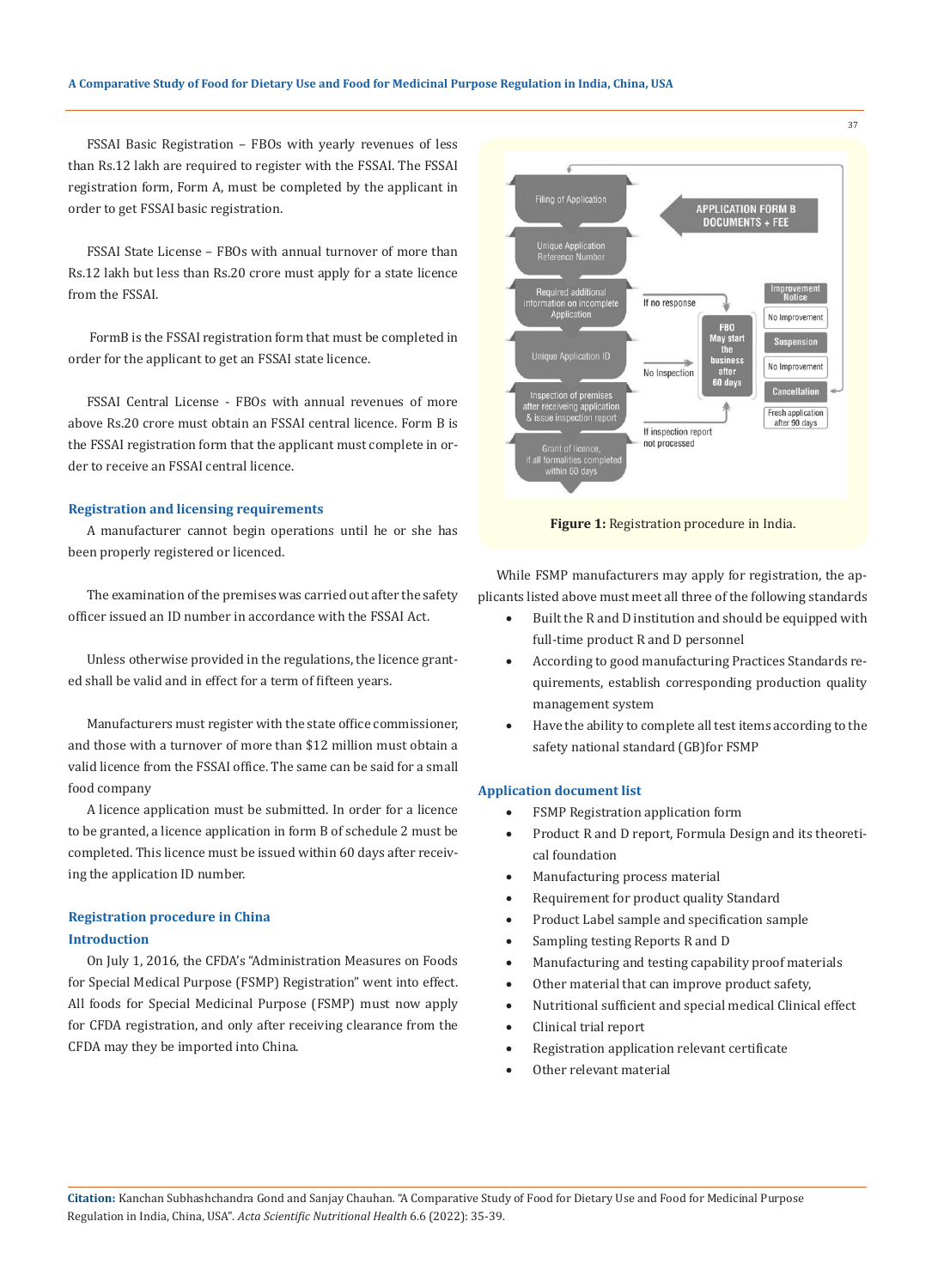#### **Registration process in China**



Flow chart of Registration Process of China

### **Registration process for USFDA Introduction**

The Food and Drug Administration (FDA) regulates dietary supplements in the United States through its several food regulatory centres. The Food and Drug Cosmetic Act later controlled or amended the DSHEA, or dietary supplement health education act of 1994. Furthermore, the DSHEA stipulates a number of conditions that must be met by a dietary supplement.

The Food and Drug Administration (FDA) regulates dietary supplements in the United States through its several food regulatory centres. The Food and Drug Cosmetic Act later controlled or amended the DSHEA, or dietary supplement health education act of 1994. Furthermore, the DSHEA stipulates a number of conditions that must be met by a dietary supplement.

#### **Foods for special dietary uses**

Foods for special dietary purposes are now defined as foods that

- Meet a specific dietary requirement arising from a physical or physiological condition, such as convalescence, pregnancy, lactation, infancy, or specific diseases and disorders;
- Supply a vitamin, mineral, or other dietary property to supplement the diet by increasing total dietary intake; or
- Meet a special dietary need when such foods are the sole item of food consumed.

#### **Labelling for food for special dietary uses**

The percentage of the US RDA for proteins, vitamins, and minerals must be stated on the labels of special dietary foods.

A prominent statement about the food's utility must also be included on the label, limited to a list of the dietary qualities.

#### **Registration Procedure in USA**